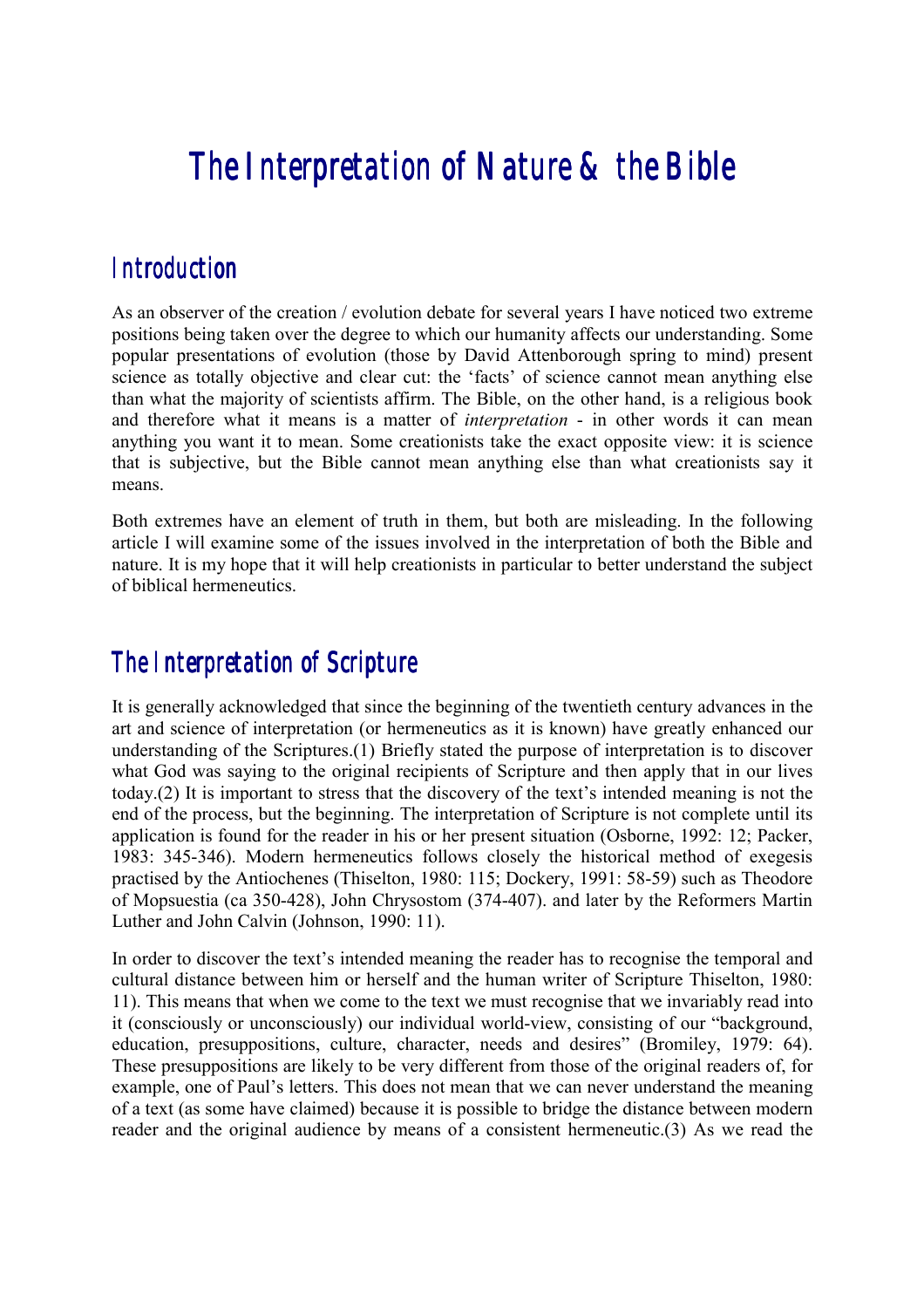Scripture and learn more about the situation of the people to whom it was originally addressed we are changed by it and so our presuppositions change. The process of interaction between reader and text is called the hermeneutical *circle* by many writers. However, it is better described as the hermeneutical *spiral* because by continued interaction with the text the reader 'spirals' nearer and nearer to the author's intended meaning (Thistleton, 1980: 104, 439; Packer, 1983: 348-349; Osborne, 1991: 6).

Creationist Professor John Rendle-Short provides an example of the hermeneutical spiral in action. He argues that God could not have used evolution because it states in Genesis that God defined His creation as "good". Rendle-Short points out that the presence of cruelty and death inherent in an evolutionary process could never be defined as being "good". In effect he is saying that our interpretation of Scripture must be consistent with the character of God.(4) So it follows that in order to check whether your understanding of a biblical text is correct, you must understand the character of God. Everyone has their own idea of what God is like, but the only source of objective information about God's character is the Bible itself. Therefore, as you read the Bible you learn what God is like and have the ultimate standard to judge what "good" is.

## *Creationist Suspicion of Hermeneutics*

This description of the process of interpretation has been treated with suspicion in some quarters because it appears to undermine the doctrine of infallibility of the Scripture.(5) The problem is caused by a confusion of the infallibility of the text with that of the interpretation. While the Scripture is infallible our understanding of its meaning (that is, our theology) is not. Only by careful application of the rules of hermeneutics can we reach the true meaning of Scripture. The rejection by some of the Church's historic position that the Bible is authoritative when it mentions issues relating to the natural world owes much to interpretations that were wrongly attributed to Scripture, such as a geocentric cosmology. In that particular case a point of crisis was reached when the accuracy of the official interpretation of Scripture could no longer be upheld. People associated the accuracy of the interpretation with accuracy of Scripture, so both were rejected. Augustine of Hippo (354- 430) warned Christians of his day of this danger:

In matters that are obscure and far beyond our vision, even in such as we may find treated in Holy Scripture, different interpretations are sometimes possible without prejudice to the faith we have received. In such a case, we should not rush in headlong and so firmly take our stand on one side that, if further progress in the search for truth justly undermines this position, we too fall with it. That would be to battle not for the teaching of Holy Scripture but for our own, wishing its teaching to conform to ours, whereas we ought to wish ours to conform to that of Sacred Scripture. (Augustine, 1982: 39).

#### *Table 1: Disagreements Among Leading Creationists Over Biblical Interpretation Leading Creationists Over Biblical Interpretation*

|     | <b>SUBJECT</b> | <b>INTERPRETER</b> |
|-----|----------------|--------------------|
| No. |                |                    |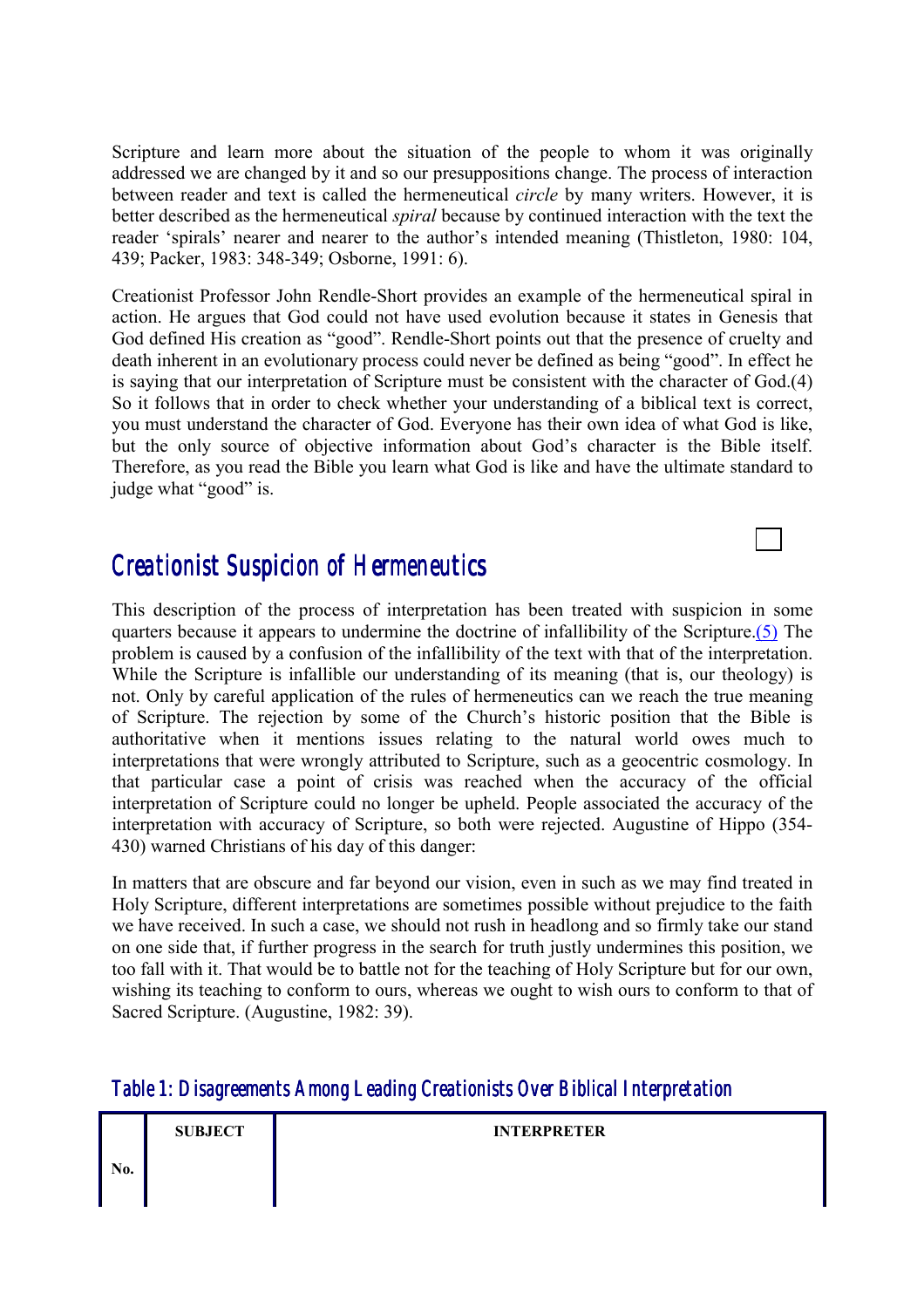|                         |                                                                   | <b>John Calvin</b>                      | Henry M.<br><b>Morris</b>                         | E.J. Young                                                            | E.H.<br><b>Andrews</b>                          | <b>David</b><br>Rosevear            | David C.C.<br>Watson                           |
|-------------------------|-------------------------------------------------------------------|-----------------------------------------|---------------------------------------------------|-----------------------------------------------------------------------|-------------------------------------------------|-------------------------------------|------------------------------------------------|
| $\mathbf{1}$            | Was there death<br>before the Fall?                               | No (human)<br>$[127]$                   | No [Record,<br>1271                               | $\gamma$                                                              | Yes (animal $\&$<br>vegetable)<br>[Science, 82] | N <sub>0</sub><br>(Creation,<br>18) | Yes<br>(Vegetable)<br>$(Myths, 64-$<br>65)     |
| $\overline{2}$          | God physically<br>formed Adam with<br>his hands (Gen.<br>2:7)     | $\overline{?}$                          | Yes [Record<br>87]                                | No<br>[Beginning,<br>68]                                              | $\overline{?}$                                  | $\overline{?}$                      | $\overline{?}$                                 |
| $\overline{3}$          | God physically<br>breath into Adam<br>(Gen. 2:7)                  | $\gamma$                                | Yes [Record,<br>85-86]                            | N <sub>o</sub><br>[Beginning,<br>69]                                  | $\overline{?}$                                  | $\overline{?}$                      | $\overline{?}$                                 |
| $\overline{\mathbf{4}}$ | Who walked in the<br>garden with Adam<br>& Eve? (Gen. 3:8)        | God<br>manifested<br>as wind<br>$[161]$ | The pre-<br>incarnate Christ<br>[ $Record, 116$ ] | The pre-<br>incarnate<br>Christ<br>[Genesis, $74$ ]                   | $\overline{?}$                                  | $\overline{?}$                      | $\overline{?}$                                 |
| 5 <sup>5</sup>          | Who were/are the<br>"offspring of the<br>serpent"? (Gen.<br>3:15) | $\gamma$                                | Evil men<br>[ $Record, 121$ ]                     | Evil spirits<br>[Genesis,<br>116]; Evil<br>men<br>[Beginning,<br>106] | $\overline{?}$                                  | $\overline{?}$                      | Snakes<br>(Myths, 66)                          |
| 6                       | The Bible contains<br>a complete<br>genealogy. (Gen.<br>11)       | Yes [335-<br>336]                       | No [Flood,<br>481-483]                            | $\overline{?}$                                                        | No [Science,<br>$73$ ]                          | Yes<br>[Creation,<br>149-1501       | Yes<br>(Robbery,<br>93-96).                    |
| $\overline{7}$          | Who were the<br>"Sons of God"<br>(Gen. $6:1-4$ )?                 | Descendants<br>of Cain [237-<br>239]    | Angels<br>[ $Record, 164-$<br>170]                | $\gamma$                                                              | $\overline{?}$                                  | $\overline{?}$                      | Not angels<br>[Personal]<br>communicati<br>on] |

?=No view expressed in writings.

John Calvin, *Genesis*, trans. John King, 1965. London: Banner of Truth Trust, 1992; John C. Whitcomb & Henry M. Morris, *The Genesis Flood. The Biblical Record and its Scientific Implications*, 1961. (Grand Rapids: Baker Book House, 1981); Henry M. Morris, *The Genesis Record: A Scientific & Devotional Commentary on the Book of Beginnings*. Grand Rapids: Baker Book House, 1976; E.J. Young, *Studies in Genesis One.* Philadelphia: Presbyterian & Reformed, 1964); *Genesis 3: A Devotional & Expositional Study.* (London: Banner of Truth, 1966); *In The Beginning. Genesis Chapter 1 to 3 and the Authority of Scripture*, 1976. (London: Banner of Truth Trust, 1984 reprint); E.H. Andrews, *God, Science & Evolution*. (Welwyn: Evangelical Press, 1980); David T. Rosevear, *Creation Science: Confirming That The Bible is right.* (Chichester: New Wine Press, 1991); David C.C. Watson, *Myth and Miracles?* (Worthing: Henry Walker, 1976); *The Great Brain Robbery* (Cambridge: Privately Published, 1989 reprint).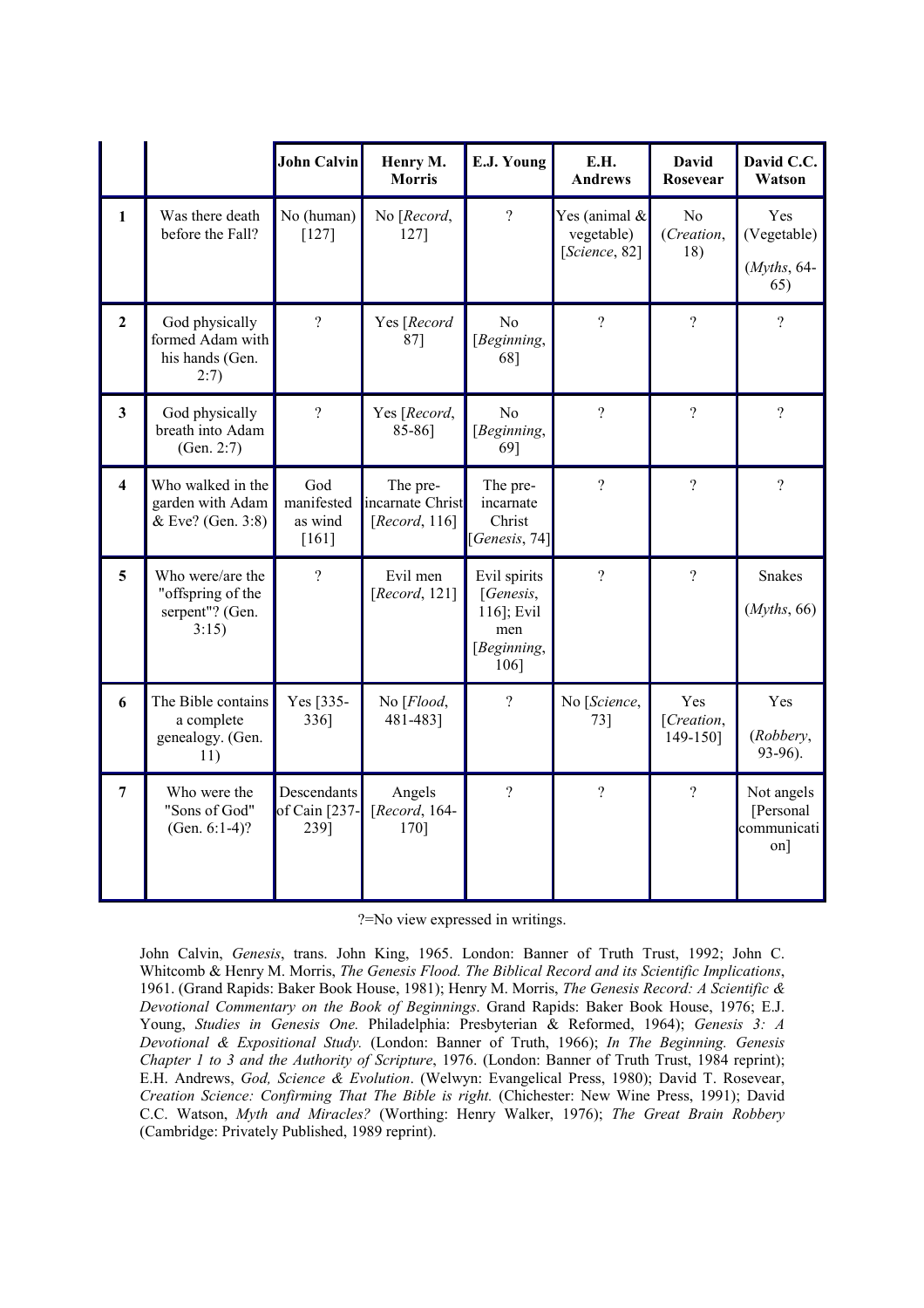Some argue that hermeneutics is unnecessary because of the work of the Holy Spirit in illuminating Scripture to the believer. The variety of interpretations of the Scriptures regarding baptism, the role of women in the ministry and the gifts of the Spirit, all held by equally sincere believers should be sufficient evidence to show that such a theory is flawed. In addition it often leads to spiritual pride whereby those who have had the "revelation" of a particular point see themselves as being superior to those who have not.(6) The role of the Holy Spirit in illuminating Scripture is not to replace the rational process of interpretation or to provide us with new information (Thistleton, 1980, 90-92). Rather the Holy Spirit helps us to overcome the effects of sin in the rational process and overcome our preunderstandings so that we "remain open to further leading from the Spirit and challenge from our peers." (Osborne, 1991: 341).(7) In addition to this role the "...Spirit convinces God's people of the truth of the biblical message and convicts and enables them to live consistently with that truth." $(8)$ 

The subject of hermeneutics is given very little attention in books by creationists. Henry M. Morris rejects the need for a hermeneutic and implies that those are practice it are of doubtful orthodoxy when he writes:

We do not question that God "speaks" through His creation, but such natural revelation must never be considered equal in clarity or authority to His written revelation, especially as it is often "interpreted" by fallible human scholars, many of whom do not even believe the Bible. The Scriptures, in fact, do not need to be "interpreted" at all, for God is well able to say exactly what He means. They need simply to be read as the writer intended them to be read, then believed and obeyed. (Morris, 1984: 47).

As I have pointed out already the point of "interpretation" is to achieve exactly what Henry Morris wants - the correct application of the author's intended meaning. Most creationist writers, like Morris, state that the Genesis account should be interpreted literally (Lubenow, 1992: 146). Some add that phenomenological language and figures of speech be taken into account (Gitt, 1986: 27) and appeal to the perspicuity of Scripture(9) (the principle that states that the Bible is sufficiently clear for all believers to understand it). However, as Walter C. Kaiser points out, the principle of perspicuity is often misapplied:

...this principle may be overextended if it is used as an excuse against further investigation and strenuous study by believers who are not contemporaries of the prophets and apostles who first spoke the word of God. Scripture, in any faithful translation, is sufficiently perspicuous (clear) to show us our sinfulness, the basic facts of the gospel, what we must do if we are to be part of the family of God, and how to live for Christ. This does not mean, however, that in seeing (and even understanding) these truths we have exhausted the teaching of Scripture. Neither does it imply that the solution to every difficult question in Scripture or life is simple, much less simplistic. It only affirms that, despite the difficulties we find in Scripture, there is more than enough that is plainly taught to keep all believers well nourished. (Kaiser, 1980: 128).

In one of the better treatments of hermeneutics by a creationist, Professor E.H. Andrews notes the importance of literary genre, figurative language and the priority of the author's intended meaning (Andrews, 1986: 80-86). However, he goes on to imply that it is only theistic evolutionists who approach the text with presuppositions that differ from those of the text's author (Andrews, 1986, 86). The fact that equally sincere creationists can still produce totally different 'literal' meanings from the same text indicates that interpreting the Bible is not as easy as some suggest. Table 1 shows the variety of interpretations made by creationists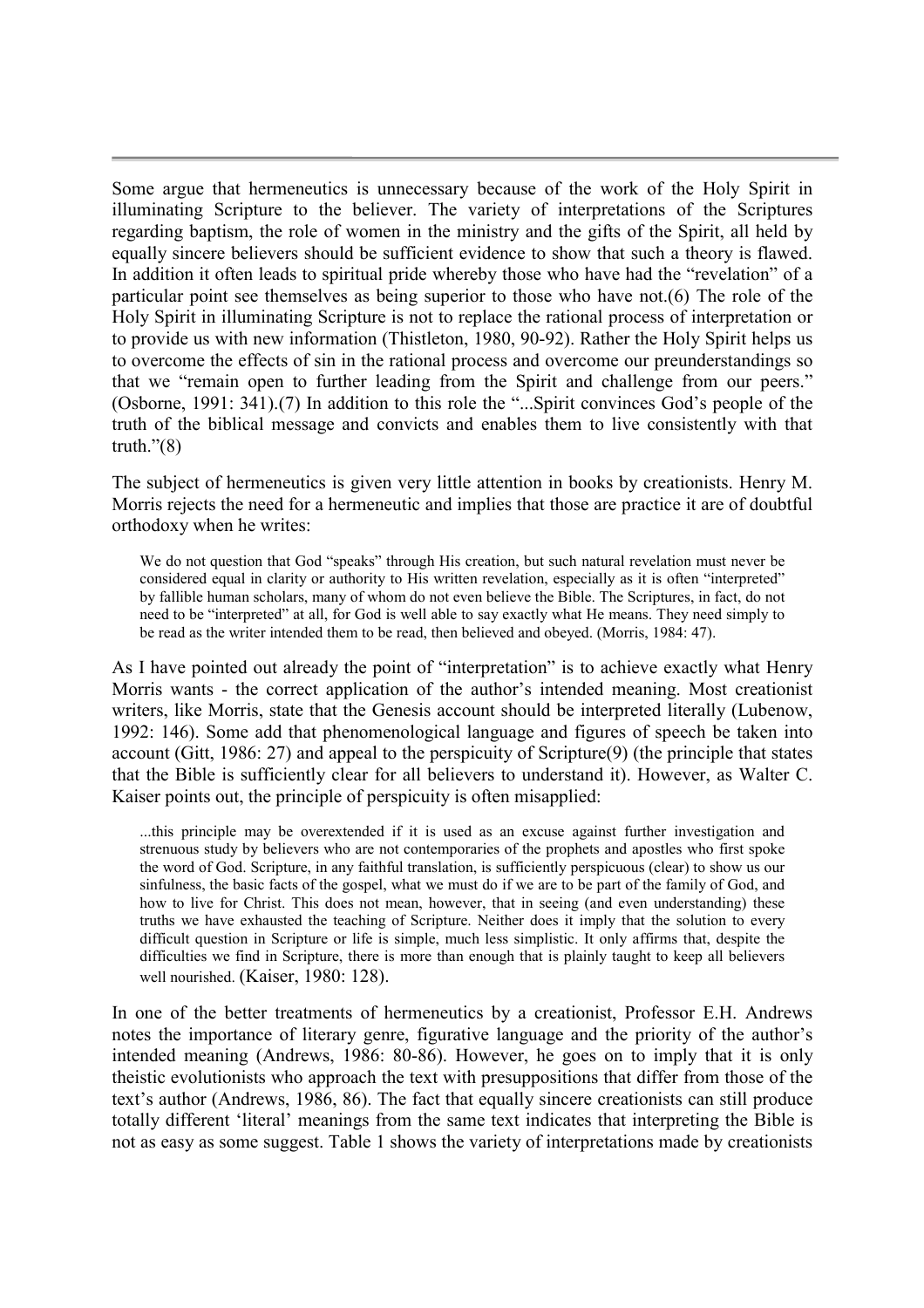of key verses in the early chapters of Genesis. Marvin Lubenow draws attention to the abuse of hermeneutics with regard to the Genesis account of creation, but makes no positive comment about the need for a good hermeneutic (Lubenow, 1992: 239). In contrast John Barton Payne, in an article cited by Lubenow, underlines the dangers of bad interpretation, but made it clear that hermeneutics "...is in fact indispensable for proper exegesis and becomes detrimental to Biblical truth only when perverted into what Engelder has called 'the hermeneutics of the moderns'." (Payne, 1960: 93)

As a result of the general suspicion creationists have not engaged with biblical hermeneutics, leaving theistic evolutionists to dominate the field, something which I for one find extremely worrying. Gordon Fee & Douglas Stuart point out that "[t]he antidote to *bad* interpretation is not *no* interpretation, but *good* interpretation, based on common-sense guidelines." (Fee & Stuart, 1993: 17). The time has come for creationists to realise that the science and art of hermeneutics is not a threat, but actually supports their position. Likewise we all have to realise that we have presuppositions when we read the Bible. The recognition of or presuppositions is essential if we are to allow for them in our exegesis.

In attending creationist seminars I have often been surprised by poor exegesis practised by the speakers. One of the key principles of the Reformers hermeneutic was that "scripture interprets scripture". However, this dictum is open to abuse if the exegete relies simply on the use of the same word in two passages and ignores the words meaning in its context. At one seminar that I attended in 1995 the speaker asked the audience how many days God created, and then answered it by saying that He only created one day, because after the earth was made and turning on its axis no further creative act was necessary to make another day. The speaker then proceeded to "prove" his point by cross-referencing Genesis 1 with Psalm 118:24: "This is the *day* that the Lord has made; let us rejoice and be glad in it." (*NIV*, emphasis mine). He assured his audience that the "day" mentioned in the Psalm was not the "day" on which it was being sung, but referred instead to the creation of the first day. The fact is, however, that the day mentioned in Psalm 118 *does* refer to that day of rejoicing on which the Psalm is being sung and not to Genesis 1. Nowhere in the context is there any hint that the author of the Psalm had anything other than this in mind. In order for "Scripture to interpret Scripture" the cross-references must be alike in the person, object or concept they are describing, not just because they use the same word.

# *Hermeneutics & The Creation / Evolution Debate*

This leads me to make the following points regarding the present creation/evolution debate:

- In recent years creationists have been extremely successful in publicising the scientific evidence for their views. However, this success has not been balanced by a recognition of the science of biblical hermeneutics. Creationist speakers and writers, who are mostly scientists with little or no theological training need to give more attention to good exegesis and not simply dismiss those who attempt to practice it as "liberals" when this is clearly not the case.
- Our interpretation of Scripture is significantly affected by our presuppositions. An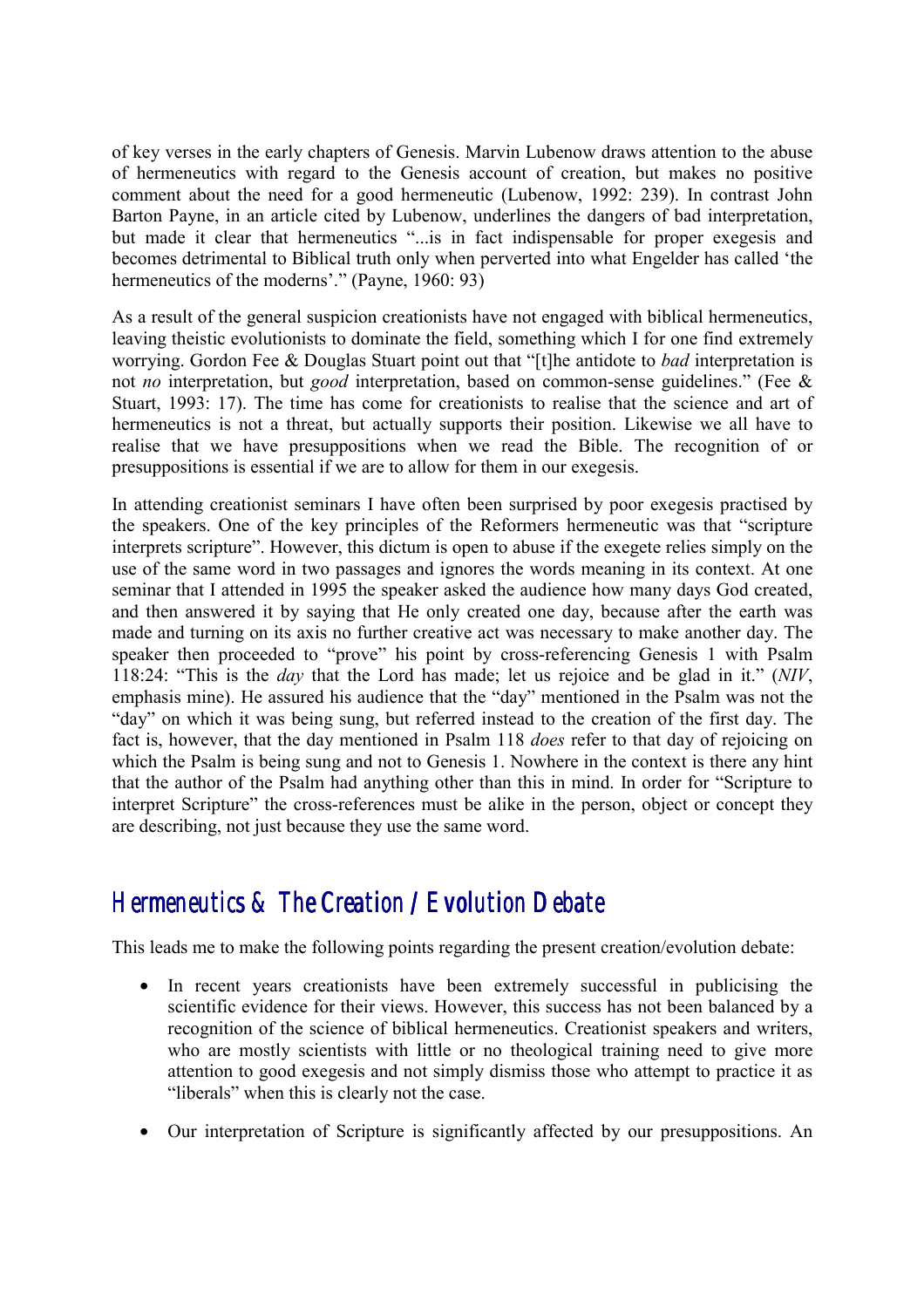evolutionary world view will always have difficulty accommodating biblical statements concerning Adam's position as the first man, the origin of sin and the universality of the Flood. It will also profoundly affect those doctrines which are based upon a historical understanding of Genesis 1-11. Such doctrines include marriage, sexuality and human mortality

- A knowledge of the history of the way Christians have interpreted Genesis 1-11 enables us to recognise how an interpreter's presuppositions affected what he wrote about Genesis. It is easier, with the benefit of hindsight, to see how Origen's Neoplatonism led inevitably to what he wrote about creation. It is less easy to recognise our own prejudices. Such knowledge also enables us, as Anthony Thistleton notes, to draw upon those "interpretations and insights that have stood the test of time." (Thistleton, 1980: 439).
- The histories of science and of the interpretation of Scripture, together with the principles of hermeneutics all teach us that it is unwise to commit oneself too strongly to a particular "scientific" interpretation. Examples can be given on both sides of the debate. On the Evolutionist side the existence of Nebraska man (*Hesperopithecus haroldcookii*) (Johnson, 1991: 5-6) and Piltdown man (*Eanthropus dawsoni*) (Bowden, 1977:3-55) were for a time accepted as a fact. Creationists, for their part, have in the past pointed to the Paluxy River footprints (and some, regrettably, still do) (Whitcomb & Morris, 1961: 166-169; Morris, 1984: 353-354).(10) This does not mean that creationists should never make use of scientific data, but rather that they should do so more cautiously.

Having looked at the principles of biblical interpretation, we will now briefly summarise the interpretation of the natural world by modern science. As will become obvious shortly, there is a strong parallel between the two.

### *The Interpretation of Scientific Data*

Up to the 1960's the empirical method of the Baconian understanding of science assumed total objectivity on the part of the scientist. The human failing of the scientist were excluded by strict adherence to inductive logic, which (it was thought) was all that was required to discover the laws of nature. This is the definition of science that is popularly presented today, and which is reflected in most dictionary references to the word. As science developed it was realised that the inductive method was inadequate when it came to attempting to explain things that involved the unobservable, such as magnetic fields, subatomic particles and the distant past. It was realised that there is no direct link between data and a theory that attempts to account for them. The successor to inductive science, Hypothico-Deductivism fared no better. This worked by testing the validity of any theory whatever its source according to the results it predicted. If an experiment achieved the predicted results then the theory was assumed to be accurate. Perhaps the most telling criticism of this method was that there are potentially an infinite number of theories that might explain a given set of data. The selection of the most satisfactory theory is therefore determined on the basis on nonempirical factors, which allows an element of subjectivism to enter the process. The principle of falsification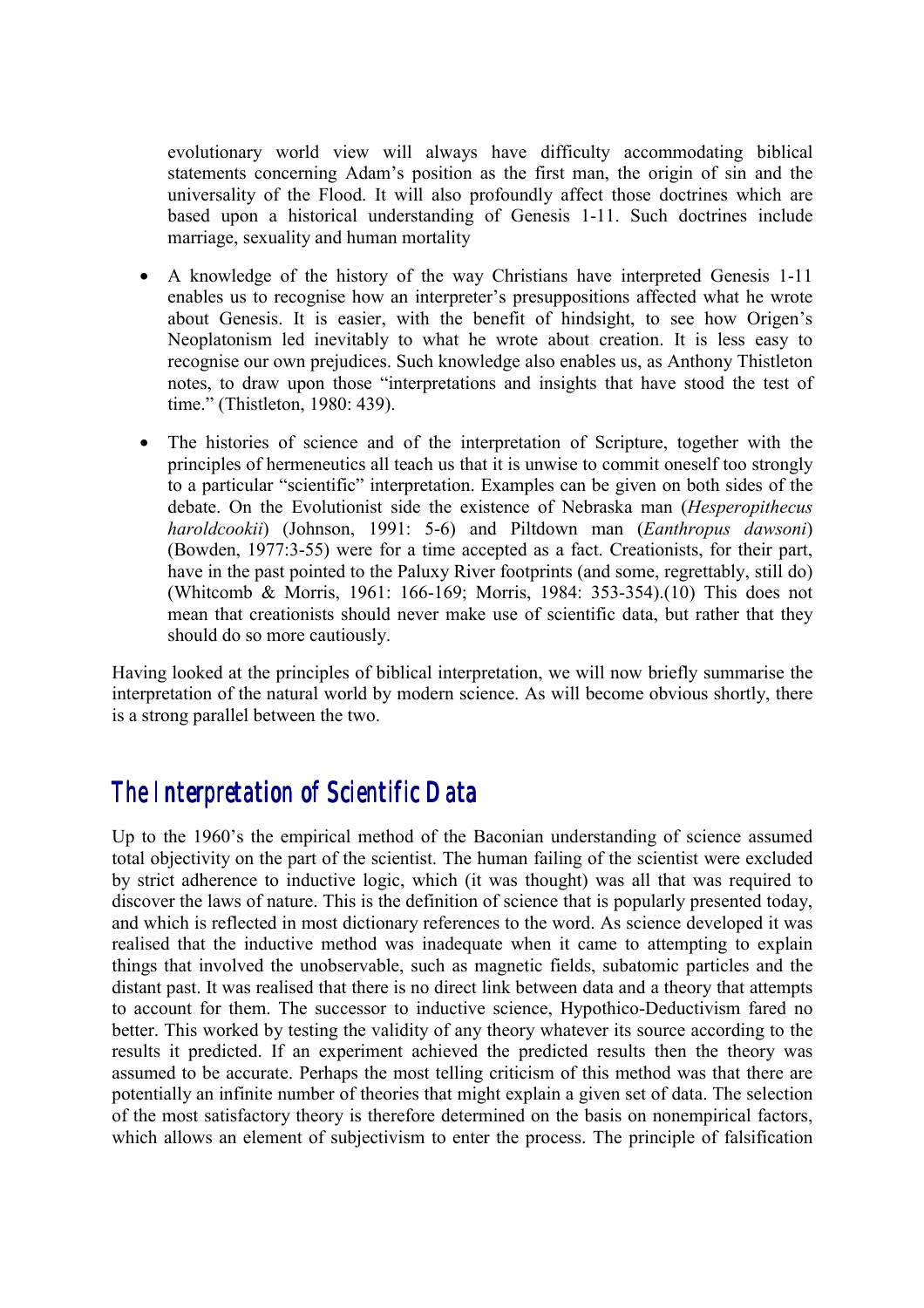also failed as a means of establishing the truth of a theory. In practice it is impossible to be sure whether an experiment failed to provide the result predicted by a theory because the theory was wrong or because of some other reason, such as inadequate equipment. (Ratzsch, 1996: 103-115).

In 1962 Thomas Kuhn demonstrated in his book *The Structure of Scientific Revolutions* that the views of science discussed above were untenable. He pointed out that the gathering of data does not lead inevitably to a specific scientific theory to explain it (Kuhn, 1962: 4). Instead the world-view of the scientist observing the experiment played a part in the selection of a theory to interpret the evidence. Kuhn proposed that science developed by means of *paradigm* shifts. A *paradigm* can be thought of as a conceptual framework for interpreting information. Once a paradigm, such as Newtonian physics, is accepted by the scientific community, research proceeds to explain new and existing experimental data in terms of the framework provided by the paradigm (a process known as *normal science*) (Kuhn, 1962: 35- 42). The paradigm focuses research and excludes certain issues from investigation (Kuhn, 1962: 24-25). When some item of data does not fit within the paradigm it is called an *anomaly*. Small numbers of anomalies may be ignored by scientists, but if the numbers or seriousness of these grow too large then confidence in the ability of the paradigm to interpret data is shaken. At this point the paradigm reaches what is known as a state of *crisis*, and some scientists will start to seek an alternative paradigm that will explain the anomalies. The process of changing over to the new paradigm is gradual and is always strongly resisted. Kuhn writes:

At the start a new candidate for paradigm may have few supporters, and on occasions the supporters' motives may be suspect. Nevertheless, if they are competent, they will approve it, explore its possibilities, and show what it would be like to belong to the community guided by it. And as that goes on, if the paradigm is one destined to win its fight, the number and strength of the persuasive arguments in its favor will increase. More scientists will then be converted, and the exploration of the new paradigm will go on. Gradually the number of experiments, instruments, articles, and books based upon the paradigm will multiply. Still more men, convinced of the new view's fruitfulness, will adopt the new mode of practising normal science, until at last only a few elderly hold-outs remain. And even they, we cannot say, are wrong. Though the historian can always find men - Priestley, for instance who were unreasonable to resist for as long as they did, he will not find a point at which resistance become illogical or unscientific. At most he may wish to say that the man who continues to resist after his whole profession has been converted has ipso facto ceased to be a scientist. (Kuhn, 1962; 158)

When the majority of scientists accept the new paradigm a scientific revolution or paradigm shift is said to have occurred, and a period of normal science, in which data is interpreted within the new paradigm, resumes.

Although Kuhn's work was criticised for several reasons, such as his rather vague definition of what exactly a *paradigm* was his work has profoundly affected the way in which we think about science. Del Ratzsch summarises Kuhn's contribution as follows:

...briefly what Kuhn did was to advance the idea that the involvement of things beyond merely the empirical is both inevitable and legitimate in science. We humans cannot even in principle avoid having various of our broad metaphysical and value convictions play some role in our science. Our senses and our reason are not simply detachable from deeper streams that flow within us, so we cannot construct a "pure" science employing only those detached faculties. This at least suggests the possibility that even political themes, religious themes or other things that deeply shape our being might have some inescapable, perhaps even legitimate role to play in our science and scientific theorizing. (Ratzsch, 1996: 119).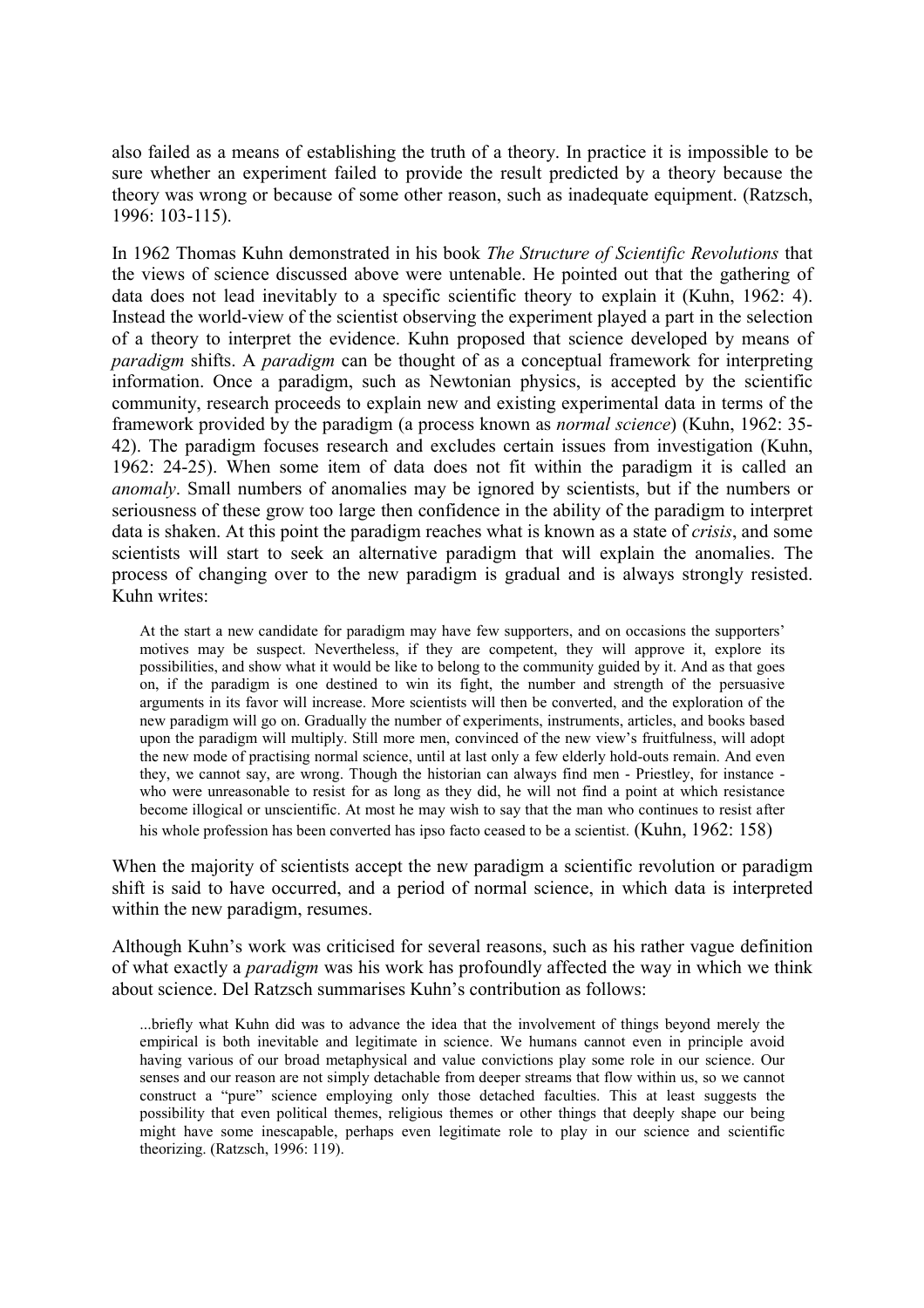## *Operating Within a Double Hermeneutical Spiral Operating Within Spiral*

From the above discussion it is clear that the interpretation of neither nature or of the Bible is as straightforward as either of the two extremes mentioned in the introduction would have us believe. Not only does our view of Scripture influence our understanding of the natural world and vice-versa, but both understandings are subject to change. Dan G. McCartney accurately summaries the problem we face:

If we are to achieve genuine understanding of God's intent in the Bible, we will have to be continually informing our world view both by general revelation and by special revelation. We thus operate in a double hermeneutical circle. It may be disturbing to some to think of general revelation as in any way informing our understanding of special revelation, but it can hardly be otherwise. If nothing else, our understanding of language and the meaning of words, even the development of concepts such as life, comes about by way of general revelation. We could not even read the Bible without some preunderstanding based on general revelation. Therefore we cannot afford to ignore data from outside the Bible. It too is valid, not by itself, but in relationship to the Bible. (McCartney, 1988: 111- 112).

### *Conclusion*

Figure 1 illustrates this "double hermeneutical spiral" in which we are all involved. Both theologians and scientists would argue that they have good reasons why they think a particular interpretation is correct. Although the principles that a scientist would use are beyond the scope of this paper (See Ratzsch, 1996: 120-135), I have attempted to outline some of the more important principles of biblical hermeneutics above. Our response should not, I suggest, be either to say that truth in unknowable or to shoot the messenger by ignoring the principles of hermeneutics. Rather it should be to recognise that we cannot approach any subject without preunderstandings. It is only when we recognise that we have such preunderstandings that we can attempt to correct them. It my hope that this article will act as a challenge to my fellow creationists to learn about hermeneutics and apply its principles. If we fail to respond to the challenge then more and more books by theistic evolutionists will point out the inconsistencies in our interpretations in their attempt to discredit our views.(11) I would like to leave the last word to Walter C. Kaiser. who points the importance of the issues we have been looking at:

"...the basic teaching of all of sacred theology is inseparably connected with the results of our hermeneutics; for what is that theology except what Scripture teaches? And the way to ascertain what Scripture teaches is to apply the rules and principles of interpretation. Therefore it is imperative that that these rules be properly grounded and that their application be skillfully and faithfully applied. If the foundation itself is conjecture, imagination, or error, what more can be hoped for what is built on it?" (Kaiser, 1980: 119).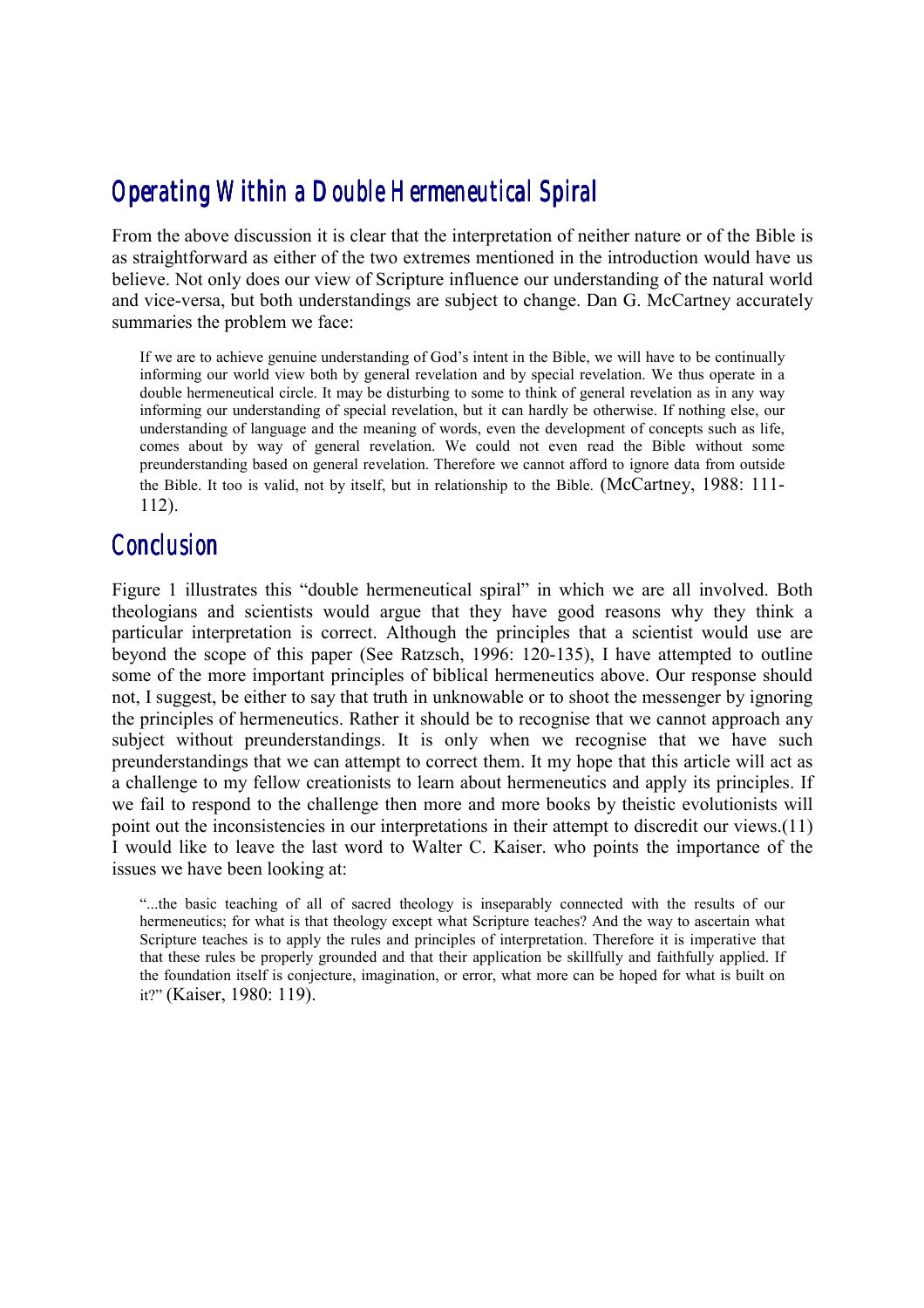

Figure 1: Neither Scientists nor Theologians are entirely unbiased in their interpretations

This article was originally published in the Biblical Creation Society's Journal *Origins.* It is reproduced here (with amendments) by permission of the Editor, Dr. John Peet. My thanks to Geoffrey Lewis for spotting a few mistakes in the original edition.

#### *Notes*

(1) See further on the changes in the understanding of the Bible: Barr, 1961; Thiselton, 1980; Silva, 1983; Klein *et al*, 1993.

(2) Augustine of Hippo also used this definition. See Augustine, 1982.

(3) Such a hermeneutic recognises not the only importance of the method of interpretation, but also the goal of interpretation, Jesus Christ (Luke 24:44-47; 1 Peter 1:10-12). While I cannot pursue this subject in more detail here I refer interested readers to the following article. McCartney, 1988: 101-116.

(4) Rendle-Short, 1983: 34: "Principle 1: Consider the Context. The context is that of the God-given account of the origin of the world. In particular we are told that the world was created GOOD. It therefore makes no sense to understand Genesis as a parable of evolution, since evolutionary theory majors on cruelty and the death of millions of animals over long periods of time, including some of which were supposedly turning into humans." [Emphasis in original].

(5) Hence Davis A. Young's complaints about responses by Christians to his view about Genesis 1-11: "Some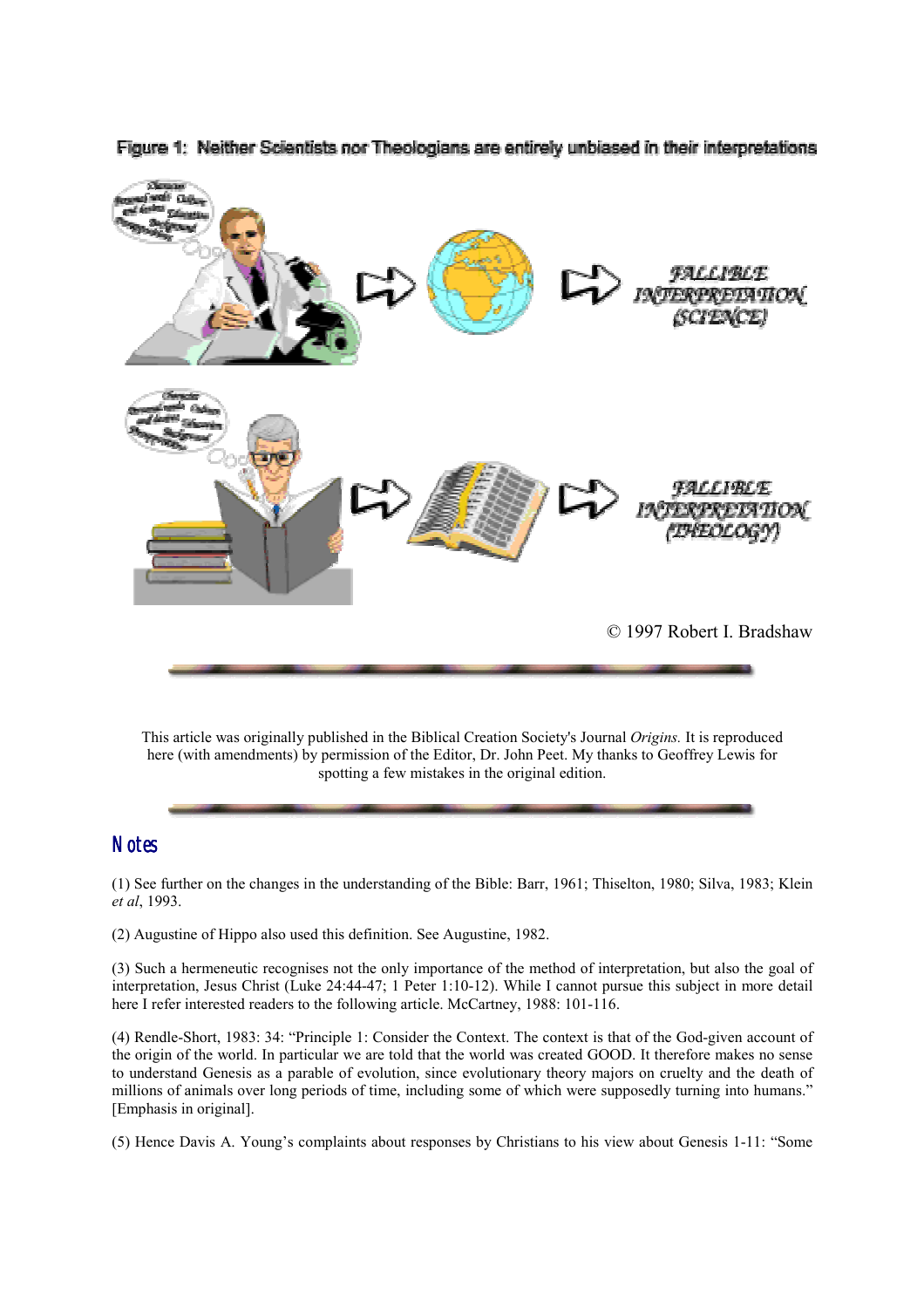people are eager to put me straight. I must not allow science to dictate my understanding of the Bible, they say. The Bible is the infallible Word of God, and Christians ought to take God at his word by accepting the clear and plain teaching of the Bible. I am told also that the Bible is its own interpreter. It should be allowed to speak for itself on its own terms regardless of what science says. It should be interpreted almost as if extrabiblical information did not exist." Young, 1995: x.

(6) This subjective interpretation of Scripture is particularly dangerous in churches with a dictatorial leadership in which the 'revelation' received by the leader cannot be tested, such as in the so-called *Health & Wealth* teaching. See further: Johnson & VanVonderen, 1991: 70-71; McConnell, 1988: 103-115.

(7) See further: Frame, 1986: 213-236.

(8) Klein, Blomberg & Hubbard, 4.

(9) E.g. Rendle-Short, 1983: 35: "Tyndale and the other reformers taught that the plain words of the Bible could be understood even by the unlearned. Interpretation by experts was not required. (Although in saying this we are in no way degrading sound scholarship). God, who is the Word, has not left us in darkness. Scripture can be understood even by Babes (Matt. 11:25). **It is the "clever" people who make difficulties.**" [Emphasis in original.]

(10) For an informative review see David J. Tyler's short article *Lessons From Paluxy*, (Rugby: Biblical Creation Society, n.d.).

(11) One recent book that has picked up on this shortcoming is that by Forster & Marston, 1989: 267-268

# *Bibliography*

Andrews, E.H. *Christ and the Cosmos*. Welwyn, Herts.: Evangelical Press, 1986.

Augustine, *On the Literal Meaning of Genesis* 21.41; trans. John H. Taylor, "St Augustine, The Literal Meaning of Genesis," Johannes Quasten, Walter J. Burghardt & Thomas C. Lawler, eds. *Ancient Christian Writers: The Works of the Fathers in Translation*, No. 41. (New York: Newman Press, 1982), 45.

Barr, James *The Semantics of Biblical Language*. Oxford: Oxford University Press, 1961.

Bowden, Malcolm *Ape-Men - Fact or Fallacy?* 2nd edn. Bromley: Sovereign Publications, 1977.

Bromiley, G.W. "The Interpretation of the Bible," *The Expositor's Bible Commentary*, Vol. 1. Grand Rapids: Zondervan, 1979.

David S. Dockery, "New Testament Interpretation: A Historical Survey," David Alan Black & David S. Dockery eds. *New Testament Criticism & Interpretation*. (Grand Rapids: Zondervan, 1991.

Fee, Gordon D. & Douglas Stuart, *How to Read the Bible For All Its Worth: A Guide to Understanding the Bible*, 2nd edition. Grand Rapids: Zondervan Publishing House, 1993. Italics in original.

Forster, Roger & Paul V. Marston *Reason & Faith: Do Modern Science and Christian Faith Really Conflict?* Eastbourne: Monarch Publications, 1989.

Frame, John M. "The Spirit and the Scriptures," D.A. Carson & John D. Woodbridge, eds. *Hermeneutics, Authority and Canon.* Leicester: IVP, 1986.

Gitt, Werner "The Biblical Teaching Concerning Creation," E.H. Andrews, W. Gitt & W.J. Ouweneel, eds. *Concepts in Creationism*. Welwyn: Evangelical Press, 1986.